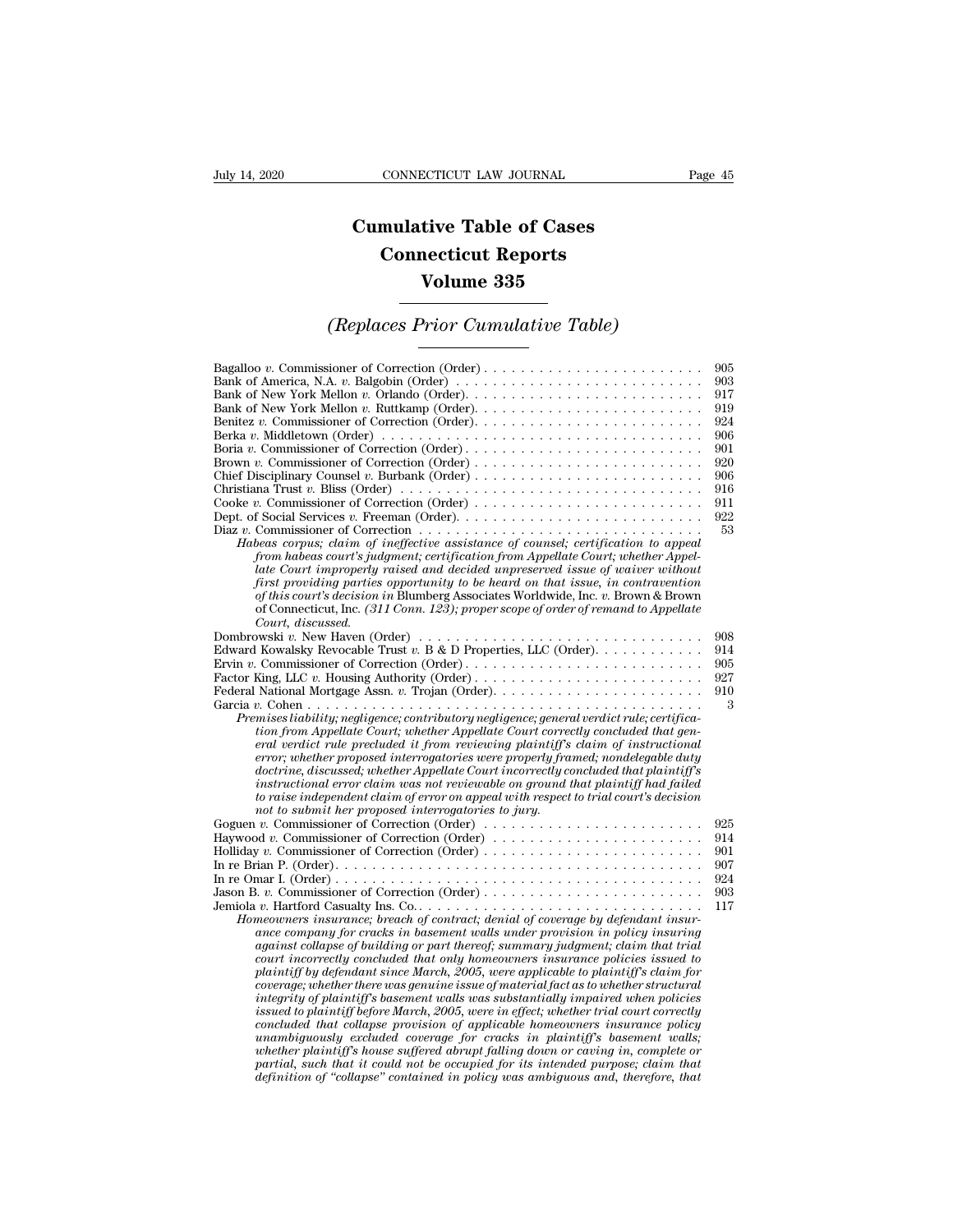| Page 46                  | CONNECTICUT LAW JOURNAL                                                                                                                                                                                                                                                                                                                                                                                                                                                                                                                                                                                                                                                                                                                                                                                                                                                                                                                             | July 14, 2020 |
|--------------------------|-----------------------------------------------------------------------------------------------------------------------------------------------------------------------------------------------------------------------------------------------------------------------------------------------------------------------------------------------------------------------------------------------------------------------------------------------------------------------------------------------------------------------------------------------------------------------------------------------------------------------------------------------------------------------------------------------------------------------------------------------------------------------------------------------------------------------------------------------------------------------------------------------------------------------------------------------------|---------------|
|                          |                                                                                                                                                                                                                                                                                                                                                                                                                                                                                                                                                                                                                                                                                                                                                                                                                                                                                                                                                     |               |
| of determining coverage. | substantial impairment of structural integrity standard adopted by this court<br>in Beach v. Middlesex Mutual Assurance Co. (205 Conn. 246) applied for purpose                                                                                                                                                                                                                                                                                                                                                                                                                                                                                                                                                                                                                                                                                                                                                                                     |               |
|                          |                                                                                                                                                                                                                                                                                                                                                                                                                                                                                                                                                                                                                                                                                                                                                                                                                                                                                                                                                     | 926           |
|                          | Petition for new trial based on newly discovered evidence; certification from Appellate<br>Court; claim that petition was time barred because it was served on respondent<br>state's attorney one day after expiration of applicable limitation period; whether<br>Appellate Court incorrectly concluded that savings statute (§ 52-593a (a)), which<br>requires that process be personally delivered to marshal within applicable limita-<br>tion period, did not save untimely petition when process was sent by facsimile<br>to marshal on final day of limitation period but there was no evidence as to when<br>marshal came into physical possession of process; whether process is personally<br>delivered to marshal within meaning of $\hat{\S}$ 52-593a (a) when sender transmits<br>it by facsimile; whether there was sufficient evidence to establish that process                                                                     | 138           |
|                          | was personally delivered to marshal within applicable limitation period.                                                                                                                                                                                                                                                                                                                                                                                                                                                                                                                                                                                                                                                                                                                                                                                                                                                                            | 62            |
|                          | Homeowners insurance; breach of contract; crumbling foundations; motion for sum-<br>mary judgment; certified question from United States District Court for District<br>of Connecticut; reformulation of certified question; whether substantial impair-<br>ment of structural integrity standard, as set forth in Beach v. Middlesex Mutual<br>Assurance Co. (205 Conn. 246), was applicable to provision of plaintiffs' home-<br>owners insurance policy covering collapse of building; evidence required to satisfy<br>substantial impairment of structural integrity standard, discussed; claim that,<br>to satisfy substantial impairment of structural integrity standard, home must<br>be in imminent danger of falling down or caving in, that is, in imminent danger of<br>actual collapse; whether coverage exclusion in plaintiffs' homeowners insurance<br>policy for collapse of "foundation" unambiguously included basement walls of |               |
| <i>plaintiffs' home.</i> |                                                                                                                                                                                                                                                                                                                                                                                                                                                                                                                                                                                                                                                                                                                                                                                                                                                                                                                                                     |               |
|                          |                                                                                                                                                                                                                                                                                                                                                                                                                                                                                                                                                                                                                                                                                                                                                                                                                                                                                                                                                     | 917           |
|                          | Habeas corpus; certification from Appellate Court; claim that habeas court improp-<br>erly dismissed habeas petition as untimely filed; whether Appellate Court cor-<br>rectly concluded that petitioner lacked good cause for his untimely filing when<br>he had relied on advice of his attorney to withdraw previous, validly filed petition<br>and to file present petition in its place, even though it would be subject to statutory<br>$(\S 52-470)$ (d)) presumption of delay; certification improvidently granted.                                                                                                                                                                                                                                                                                                                                                                                                                         | 1             |
|                          | Lenti v. Commissioner of Correction (Order)                                                                                                                                                                                                                                                                                                                                                                                                                                                                                                                                                                                                                                                                                                                                                                                                                                                                                                         | 905           |
|                          |                                                                                                                                                                                                                                                                                                                                                                                                                                                                                                                                                                                                                                                                                                                                                                                                                                                                                                                                                     | 904<br>915    |
|                          |                                                                                                                                                                                                                                                                                                                                                                                                                                                                                                                                                                                                                                                                                                                                                                                                                                                                                                                                                     | 909<br>916    |
|                          | Pentland v. Commissioner of Correction (Order)                                                                                                                                                                                                                                                                                                                                                                                                                                                                                                                                                                                                                                                                                                                                                                                                                                                                                                      | 919           |
|                          |                                                                                                                                                                                                                                                                                                                                                                                                                                                                                                                                                                                                                                                                                                                                                                                                                                                                                                                                                     | 921<br>923    |
|                          |                                                                                                                                                                                                                                                                                                                                                                                                                                                                                                                                                                                                                                                                                                                                                                                                                                                                                                                                                     | 923           |
|                          |                                                                                                                                                                                                                                                                                                                                                                                                                                                                                                                                                                                                                                                                                                                                                                                                                                                                                                                                                     | 917<br>925    |
|                          | Ruiz v. Commissioner of Correction (Order) $\dots \dots \dots \dots \dots \dots \dots \dots \dots \dots$                                                                                                                                                                                                                                                                                                                                                                                                                                                                                                                                                                                                                                                                                                                                                                                                                                            | 915           |
|                          |                                                                                                                                                                                                                                                                                                                                                                                                                                                                                                                                                                                                                                                                                                                                                                                                                                                                                                                                                     | 903<br>919    |
|                          |                                                                                                                                                                                                                                                                                                                                                                                                                                                                                                                                                                                                                                                                                                                                                                                                                                                                                                                                                     | 913           |
|                          |                                                                                                                                                                                                                                                                                                                                                                                                                                                                                                                                                                                                                                                                                                                                                                                                                                                                                                                                                     | 908<br>925    |
|                          |                                                                                                                                                                                                                                                                                                                                                                                                                                                                                                                                                                                                                                                                                                                                                                                                                                                                                                                                                     | 902           |
|                          |                                                                                                                                                                                                                                                                                                                                                                                                                                                                                                                                                                                                                                                                                                                                                                                                                                                                                                                                                     | 918<br>918    |
|                          |                                                                                                                                                                                                                                                                                                                                                                                                                                                                                                                                                                                                                                                                                                                                                                                                                                                                                                                                                     | 904           |
|                          |                                                                                                                                                                                                                                                                                                                                                                                                                                                                                                                                                                                                                                                                                                                                                                                                                                                                                                                                                     | 902<br>926    |
|                          |                                                                                                                                                                                                                                                                                                                                                                                                                                                                                                                                                                                                                                                                                                                                                                                                                                                                                                                                                     | 912           |
|                          |                                                                                                                                                                                                                                                                                                                                                                                                                                                                                                                                                                                                                                                                                                                                                                                                                                                                                                                                                     | 922           |
|                          |                                                                                                                                                                                                                                                                                                                                                                                                                                                                                                                                                                                                                                                                                                                                                                                                                                                                                                                                                     | 914<br>912    |